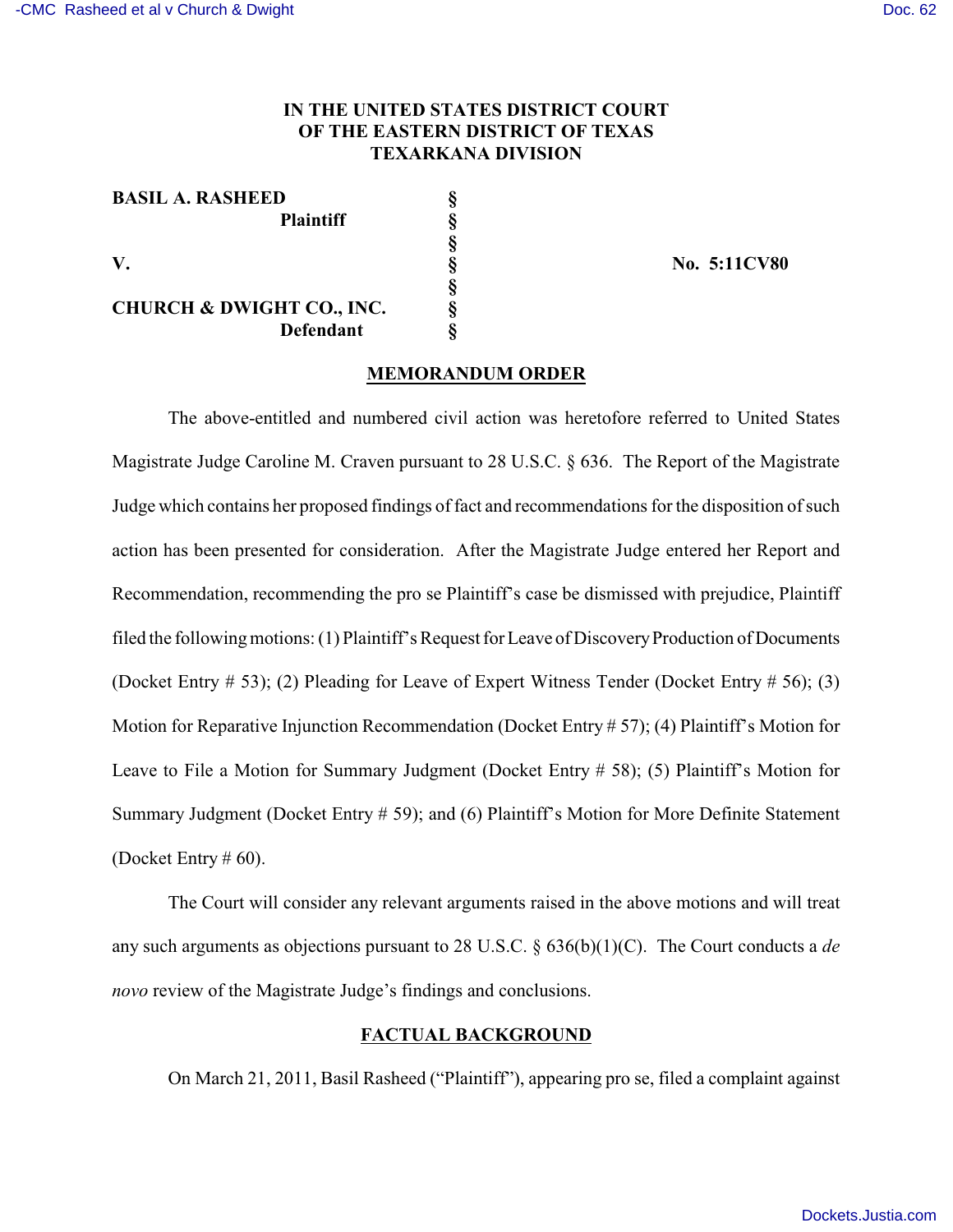Church & Dwight Co., Inc. ("Defendant"), alleging "[i]rritation, infection [sic] while using Trojanlubricated condom." Complaint ¶ 3. According to his amended complaint, on April 4, 2009, Plaintiff presented to Wadley Regional Medical Center after having a severe reaction to something contained in Defendant's Trojan premium lubricant condom. *Id.* ¶¶ 7, 10. Plaintiff alleges severe blisters developed from his head to his feet; the chemicals "cooked Penis and testes." *Id.* ¶11. Plaintiff alleges this affected his qualityof life; the pain was intolerable; he suffered prominent disfigurement; and he suffered emotional stress and mental anguish. *Id*. ¶14. Plaintiff asserts product liability and negligence causes of action. *Id*.  $\P$  1, 17. Plaintiff seeks compensatory and punitive damages.

## **PROCEDURAL BACKGROUND**

Defendant filed its motion for summary judgment on December 2, 2011. That same day, Defendant filed a motion to strike Plaintiff's designated experts and to preclude Plaintiff's nurse experts from offering testimony or evidence regarding medical diagnosis (Docket Entry #32). Plaintiff failed to file responses within the time prescribed by the Local Rules. Under Local Rule CV-7, a party has fourteen days in which to file a response to a motion. *See* LOCAL RULE CV-6 (three days added to the prescribed period). On December 20, 2011, the Court ordered Plaintiff to file a response to Defendant's motions within fourteen days. Plaintiff was advised that failure to file responses within the time prescribed may result in the granting of Defendant's motions. Plaintiff failed to file a response as ordered by the Court.

## **REPORT AND RECOMMENDATION**

In her Report and Recommendation dated January 12, 2012, the Magistrate Judge assumed Plaintiff had properly plead claims for negligence, warranty, and strict liability. The Magistrate Judge correctly noted that the applicable law in Texas is that claims for negligence, breach of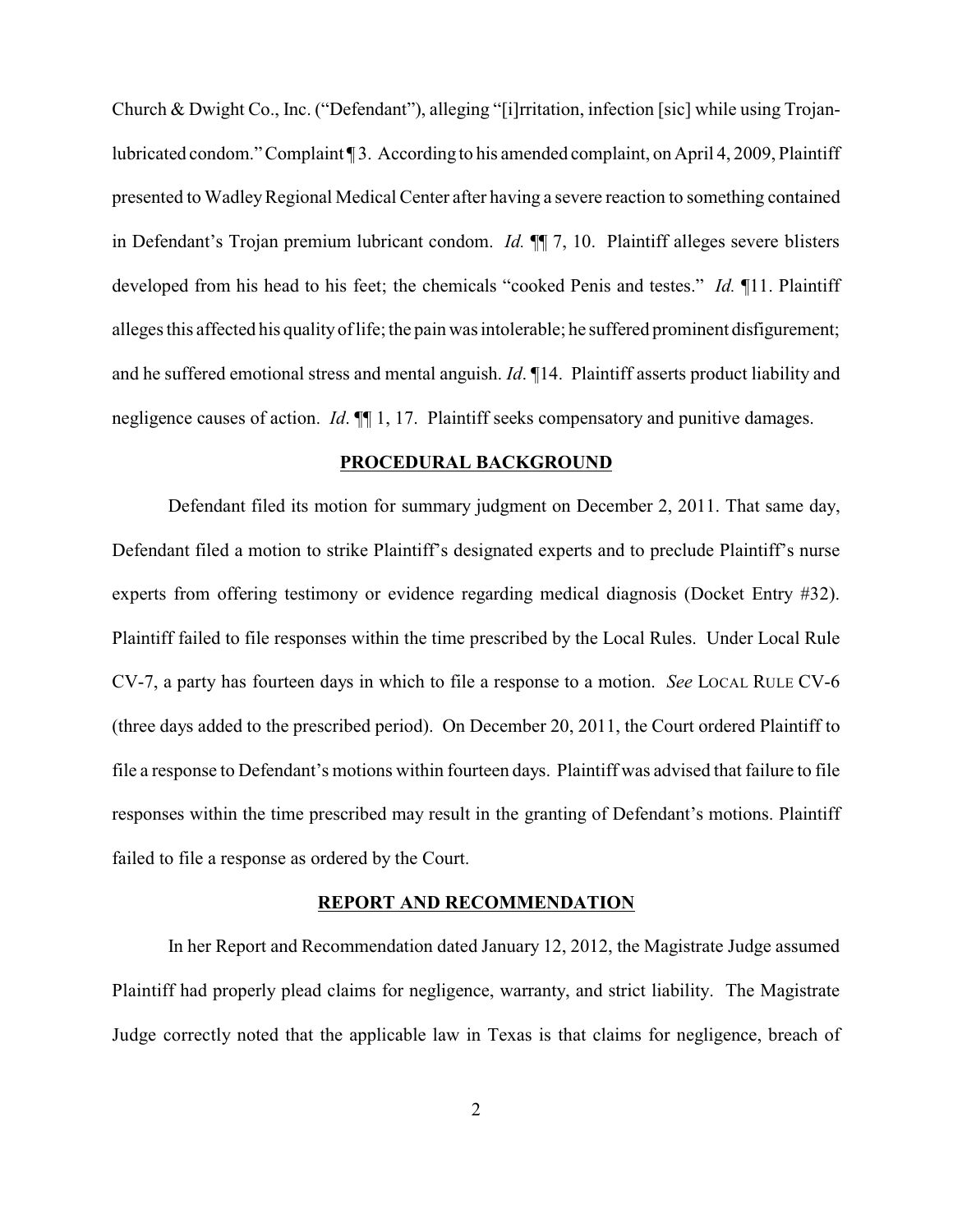warranty, and strict liability require proof of causation. *Robinson v. Proctor & Gamble Distrib. Co.*, CIV.A.3:02CV2012-B, 2004 WL 3019092, at \*2 (N.D. Tex. Dec. 30, 2004) (dismissing the plaintiff's claims of strict products liability, negligence, and breach of the implied warranty of merchantability because, without an expert, the plaintiff could not establish causation); s*ee also* Tex. Civ. Prac. & Rem. Code Ann. § 82.005(a)(2) (Vernon 1997 & Cir. 2004) (design defect); *McLennan v. Am. Eurocopter Corp.,* 245 F.3d 403, 431 (5th Cir. 2001) (negligence); *Roventini v. Ocular Sciences, Inc.,* 111 S.W.3d 719, 723 (Tex. App.—Houston [1st Dist.] 2003, no pet.)(breach of implied warranty of merchantability). In over nine pages of discussion, the Magistrate Judge considered each of Plaintiff's possible claims and determined Plaintiff had failed to create a genuine issue of material fact as to causation as to each possible claim. Therefore, the Magistrate Judge recommended Defendant's Motion for Summary Judgment be granted and that Plaintiff's aboveentitled and numbered cause of action be dismissed with prejudice.

### **PLAINTIFF'S OBJECTIONS**

In his request for discovery, Plaintiff asserts Defendant has boxes of documents, but he has been discriminated against because of his pro se status and his race. (Docket Entry # 53 at pg. 1). Plaintiff objects to the Court's cancelling of the scheduled mediation as futile. *Id*. at pg. 2. Plaintiff further requests the Court order Defendant's expert, Howard I. Maibach M.D., to examine Plaintiff. *Id.*

In his request for leave of expert witness tender, Plaintiff states that he suffered a permanent injury due to his use of one defective lubricated condom, cooking his penis and testicles and causing him "sexual activity adversity." (Docket Entry # 56 at pg. 1). In his pleading for reparative injunction recommendation, Plaintiff states he has over 7 pounds of medical and mental health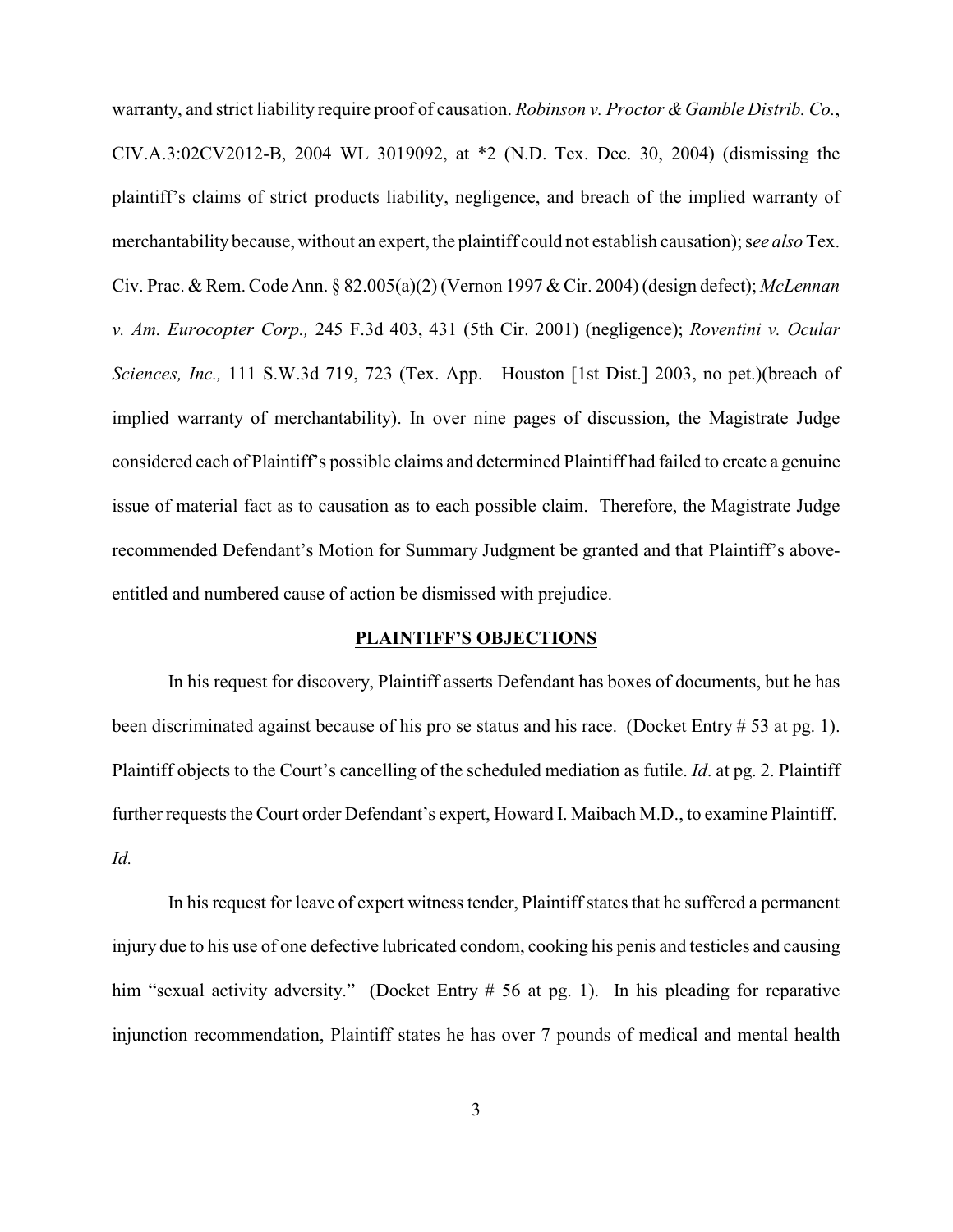records. (Docket Entry # 57 at pg. 2). Specifically, Plaintiff states he has photographs of his injuries. Plaintiff takes issue with the Court's denial of his request for discovery. *Id*. at pg. 2. Plaintiff also states that he has had this bodily injury for almost three years and will have it for life. *Id.* at pg. 4.

In his motion for more definite statement, Plaintiff explains that he has had no problems in responding to pending motions, and he had a mental health issue that prevented him from properly responding to Defendant's motion for summary judgment. (Docket Entry # 60 at pg. 1). He states his "Motion for Default Judgment - Rule 55" (Docket Entry #48) was to serve as his response to Defendant's summary judgment motion. *Id.* Plaintiff takes issue with the fact that Dr. Maibach did not perform an examination on Plaintiff. *Id*. at pg. 2. Plaintiff attached documents to this motion, two of which appear to be medical records.

The first document provides that Plaintiff complained of a chemical infection on January 19, 2012. The document indicates Plaintiff was prescribed some sort of medication. The document is not signed and does not provide any indication as to where Plaintiff was treated. The second document is an undated letter from the Department of Veterans Affairs. According to Terri Bingham, RN, Plaintiff had a sensitivity to the lubricant that is causing him dermatitis. Ms. Bingham further noted that latex allergy had not been entered on his file as an allergy. Ms. Bingham recommended Plaintiff consider using condoms without lubrication. She further stated that, to her knowledge, the ingredients used in condoms do not cause cancer. Ms. Bingham further stated that it might be better for Plaintiff to be seen by a dermatologist as his issue was a dermatology one.

In his motion for leave to file a motion for summary judgment, Plaintiff states that Defendant's defective Trojan condom did cause him injuries, and "anyone with eyes can see and it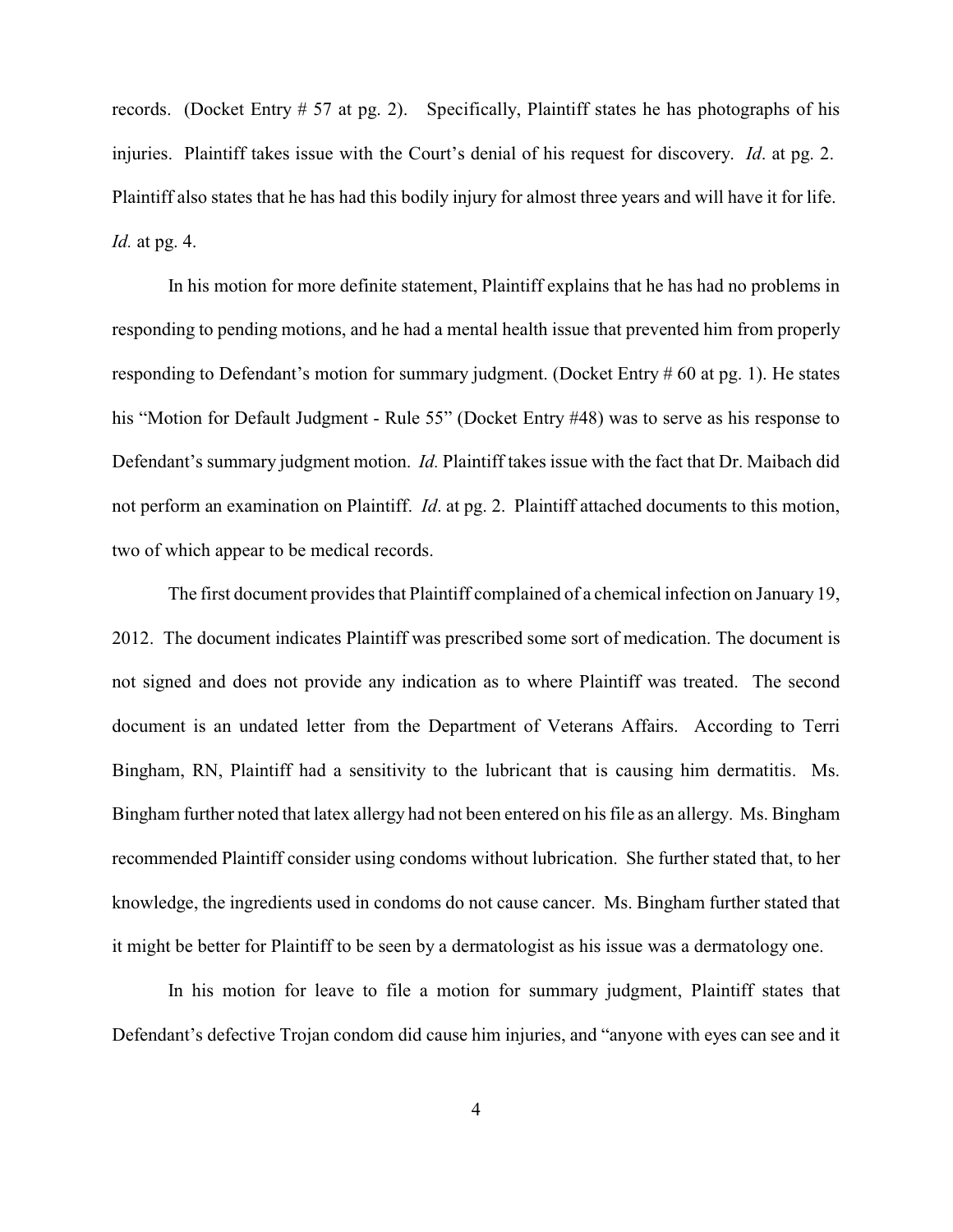is ongoing to date. . . ." (Docket Entry # 58 at pg. 2). Plaintiff requests any physician in Texarkana to review his injuries as they are to be seen in person. *Id.* Plaintiff further states that his medical records are substantial evidence creating a genuine issue of material fact. *Id.*

### *DE NOVO* **REVIEW**

The Court first addresses the one-page "motion for default judgment - rule 55" filed by Plaintiff which Plaintiff argues was to serve as his response to Defendant's motion for summary judgment. In this brief, Plaintiff alleges a conspiracy between Defendant, attorney Eliot T. Burriss, John D. Huh, and Dr. Maibach. (Docket Entry #48 at pg. 1). Plaintiff further asserted that default could be entered by the Clerk of the Court pursuant to Federal Rule of Civil Procedure 55. Not only did Plaintiff fail to address the substantive arguments raised by Defendant in its motion for summary judgment, but Plaintiff also failed to attach any competent summary judgment evidence to this brief.

Regarding Plaintiff's previous and current requests for additional discovery, the Court notes that fact discovery has been closed in this matter since November 4, 2011. According to Defendant, Plaintiff has failed to undertake any meaningful discovery. As noted by the Magistrate Judge, Plaintiff took no depositions, made no requests for documents, and served no interrogatories during the designated discovery period. Plaintiff seems to be seeking his own medical records, records he claims to have and which he can obtain by requesting them from the medical facilities where he received treatment. Although Plaintiff asserts he has over 7 pounds of medical records, Plaintiff has filed only a few arguable medical records with the Court. Plaintiff has also failed to provide Defendant any expert reports.

The Court will not order Defendant's expert, Dr. Maibach, to perform a physical examination of Plaintiff. The expert discovery deadline was November 18, 2011. Importantly, according to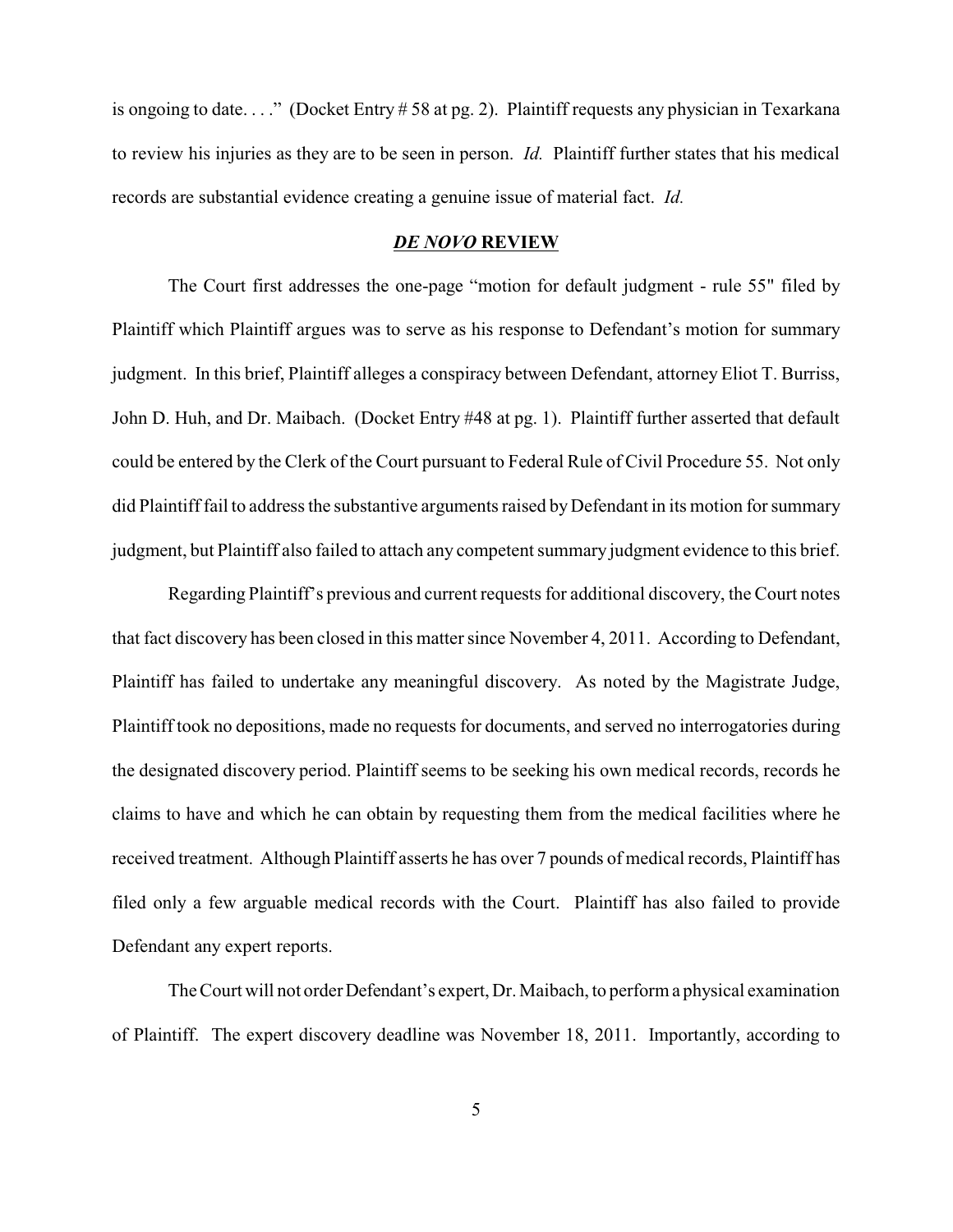Defendant, Plaintiff has not made any attempts to depose or otherwise serve any discovery regarding Dr. Maibach.

Although Plaintiff has recently produced a couple of documents that refer to dermatitis, Plaintiff has set forth no evidence suggesting that a latex condom could generally cause the types of injuries alleged in the complaint, namely that Plaintiff's genitals are "cooked" and prominently disfigured. Plaintiff has not produced any expert testimony or other reliable summary judgment evidence of general causation. Additionally, as noted by the Magistrate Judge, Plaintiff has not produced any evidence indicating that a Trojan condom caused specific injury to him.

Defendant's designated expert witness, Dr. Maibach, is the only expert on record to have produced a report addressing Plaintiff's claims. In his report, Dr. Maibach notes that, after reviewing the medical records and pleadings, "there is nothing in the medical records that links the Plaintiff's alleged injuries to the use of a latex condom." Maibach Report ¶ 9. According to Dr. Maibach, an individual can suffer six types of injuries/conditions from coming into contact with a latex condom: (1) irritant dermatitis syndrome; (2) photoirritation (phototoxicity); (3) allergic contact dermatitis; (4) photoallergic contact dermatitis; (5) contact urticaria syndrome; and (6) systemic toxicity from precuntaneous penetration. *Id.* at ¶11. Dr. Maibach found no evidence in the medical record to suggest the diagnosis of any of these conditions. *Id.* at ¶12.

Plaintiff offers no expert testimony to contradict Dr. Maibach's position. Rather, as support for his claims, Plaintiff filed with his complaint what appears to be a report from the Wadley Regional Medical Center's Emergency Department ("Wadley Document"). This report contains no reference to latex condoms nor to a specific Trojan condom. As further support, Plaintiff filed pictures of what appear to be feet. However, as noted by the Magistrate Judge, it is impossible to